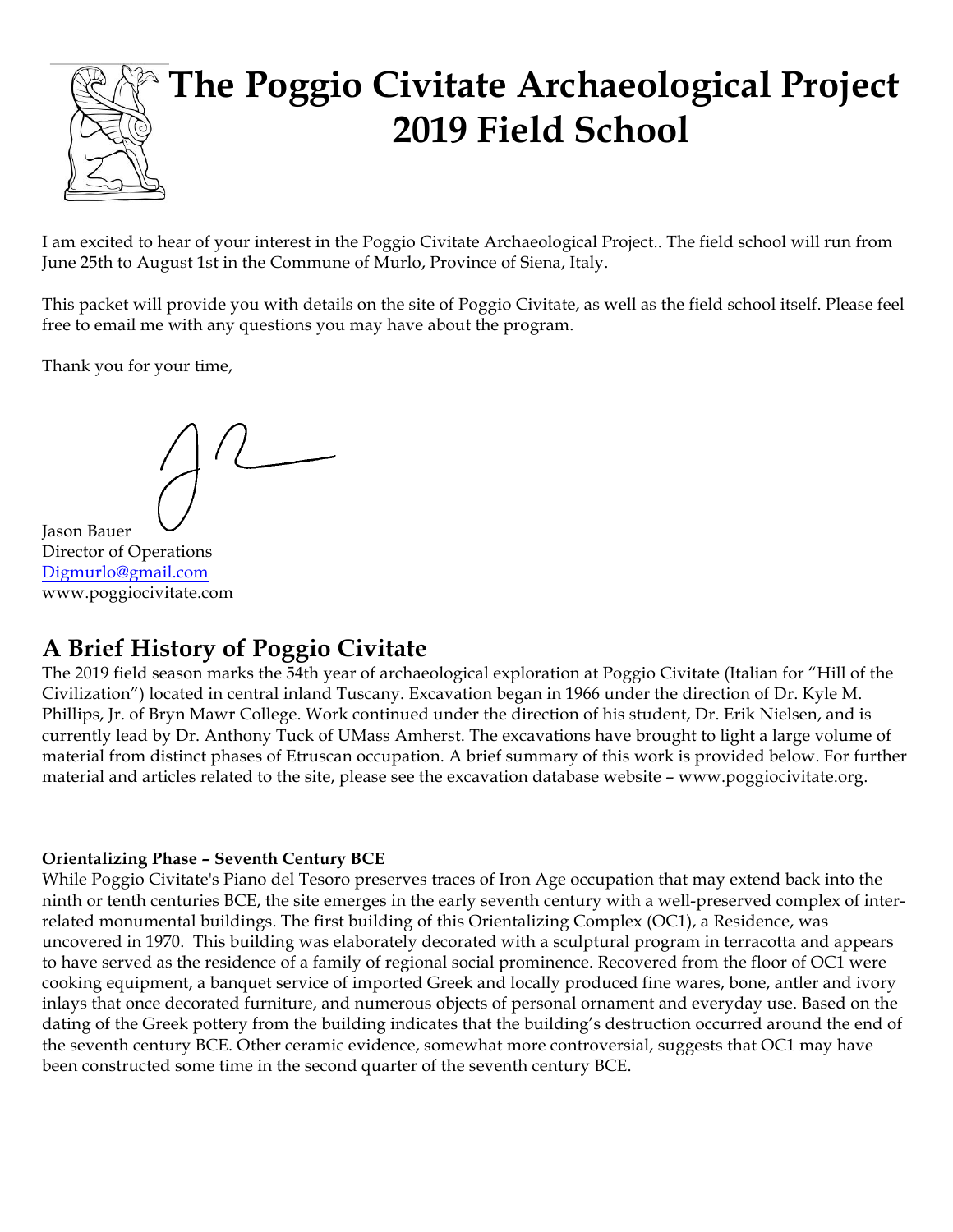In the early 1980s along the southeast flank of Piano del Tesoro, excavations revealed the presence of another building contemporary with OC1, Orientalizing Complex 2 (OC2), that clearly served as the site's primary area of industrial work during the seventh century BCE. Curiously, this building was also elegantly decorated with terracotta sculpture and was substantially larger than the OC1. OC2 was pavilion in form and housed numerous types of manufacturing activity including bronze casting, bone and antler carving, terracotta manufacture, ceramics production, food processing and textile manufacture. This building is currently the earliest known example of such a multifunctional workshop in Central Italy. Despite the number of products this site produced, virtually nothing manufactured at Poggio Civitate has been found at other sites in the region. Excavators now believe that OC2 was intended primarily to support the community of Poggio Civitate itself and perhaps the surrounding hinterland, with virtually all production being locally consumed rather than exported to other sites.

From 1996 through 1999, excavation immediately to the south of the residence revealed the presence of a third building of this complex - a large tripartite structure now referred to as OC3. Although much of the building was destroyed in the subsequent building of the later phase of the site, enough of the floor plan was preserved to allow excavators to reconstruct a building with a large central cella flanked by two chambers precisely half the dimensions of the central room. Both the building's tripartite form and examples of luxurious inscribed vessels found resting on the floor of the central cella suggest this building may have been an early example of a temple, making it one of the earliest examples of monumental religious architecture in Italy known to date.

All three of the buildings of the Orientalizing Complex were destroyed in a single fire that appears to have been accidental. While there is little certainty on this point, it is remarkable that the day the buildings burned down, workers in OC2 were manufacturing roofing tiles and had placed several on the floor to dry in the shade of the roof. In the panic of the unexpected fire, workers fled and stepped on the drying clay and their footprints were fired into the floor.

#### **Archaic Phase – Sixth Century BC**

The aftermath of the conflagration that destroyed the seventh century complex, the survivors appear to have combed through the destruction to salvage anything of value. Then, the debris was scraped to level and flatten the plateau in preparation for the construction of a massive four-winged building enclosing central and southern courtyards. Each wing was sixty meters in length and a western defensive work extended that façade an additional thirty meters. Like the buildings of the earlier complex, this structure was also elaborately decorated with terracotta sculpture that sat along the pitch of the roof. In addition, frieze plaques were nailed to exposed wooden beams, a sculpted lateral sima system ornamented the courtyard while gorgon antefixes decorated the building's perimeter.

This remarkable building, far larger than any known in the Mediterranean for its time period, has been the subject of considerable debate. Speculation as to its function has lead to such theories as a political meeting hall, a religious sanctuary, a palazzo and even an Etruscan version of an agora. Currently, the excavators believe that the building combined the functions of the disparate structures of the earlier phase into a single edifice, dating to the early sixth century BCE.

Perhaps the most enigmatic feature of the building involves its final destruction. Based on the latest pottery from the site, some time shortly after the middle of the sixth century BCE, the building was dismantled. The statuary was removed from the roof and smashed, the fragments separated and then buried in pits around the perimeter of the building. The walls were knocked over and the site was never reoccupied.

#### **Vescovado and the Later Phases**

Evidence of occupation around Poggio Civitate has long suggested communities on hills such as Vescovado di Murlo, Lupompesi, Murlo, Castelnuovo Tancredi and Montepescini. Chamber tombs dating from the fourth to third centuries were found in Vescovado di Murlo in 1960 and a ceramic kiln Hellenistic in date was discovered during road construction in 1970. In 2006, excavators were given permission to further explore the area around the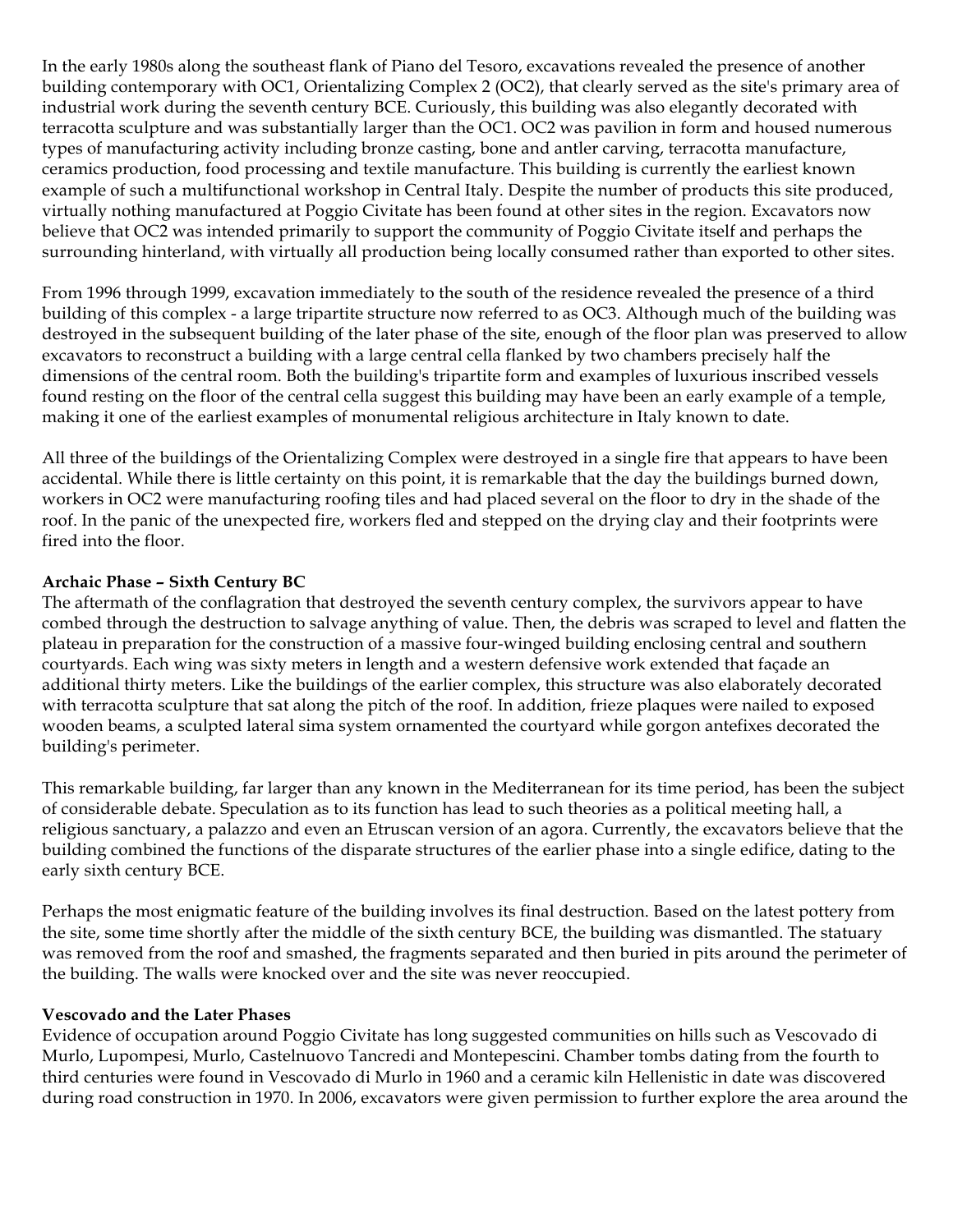Hellenistic kiln. This work revealed traces of domestic architecture contemporary with the kilns as well as sporadic evidence of occupation contemporary with the at least the Archaic phase of occupation of Poggio Civitate.

This evidence suggests that not only did ancient occupation of the region continue after the final destruction of Poggio Civitate, but also that the monumental buildings of the site did not stand in isolation. Rather, they can be considered a nucleus of a broader community, with the elites of Poggio Civitate at the center of a dispersed population clustered around the hill.

#### **Work in 2019**

The 2019 field season will continue our exploration of the western edge of the plateau locally known as Piano del Tesoro – the Plateau of the Treasure. Recent excavation in this area revealed traces of the earliest known example of monumental palazzo employing a tiled terracotta roofing system in the region. Further to the west, excavation uncovered traces of a village contemporary with the site's elite domestic structures. The 2019 field season will explore the relationship between these monumental buildings and the site's non-aristocratic population.

# **Program Information**

The Poggio Civitate Archaeological Field School is among the oldest and most respected archaeological programs in the world. Our training provides students and archaeology enthusiasts the opportunity to excavate at the site under the direction of a staff of professional archaeologists, conservators, illustrators, and photographers. Participants receive training in all aspects of fieldwork, including excavation and data collection, archaeological survey and drawing, objects conservation, illustration, photography, and cataloguing.

At Poggio Civitate, we believe that the best field experience is comprehensive. Students are encouraged to work directly with directors of excavation units, follow artifacts from discovery through conservation and into cataloguing. Most of our participants come with no field work experience – many have never even taken an archaeology or classics course –and by the end of the season, we believe, each comes away with a foundation in Etruscan Archaeology and field methods, as well as a rich appreciation for Italy and rural Italian culture.

Work on site or in the laboratory (called the Magazzino) will constitute the majority of your "classroom" experience. Participants will work side by side with professional archaeologists, conservators and other members of the excavation team on projects integral to the functioning of the dig as a whole. While the majority of this time will be spent on the hill, working in the trenches, there is a weekly rotation into the magazzino where students will work in conservation, data entry, photography, cataloguing or illustration.

Fieldwork and excavation experiences are supplemented by lectures and a more traditional educational program. Weekly lectures by Professor Tuck or other members of the excavation staff cover a broad range of topics, from a general history of Etruria to the Social and Political implications of Bucchero pottery from Poggio Civitate. Visits to the museum that houses material from our excavation, as well as other regional museums occur frequently. There is also ample free time, including weekends, for participants to explore the Commune of Murlo, Tuscany, and further afield in Italy.

#### **Excavation**

Students work under the instruction of our trained field staff, with decades of combined excavation experience, and take part in all aspects of digging. Everyone will work in a trench (or excavation unit) for a week at a time, which allows you to track the progress of work in the area. Tasks in the field will range from pick axing to brushing, and everything in between. Participants come away with a hands-on experience and appreciation for the physical work, as well as detailed record-keeping necessary to successfully document excavation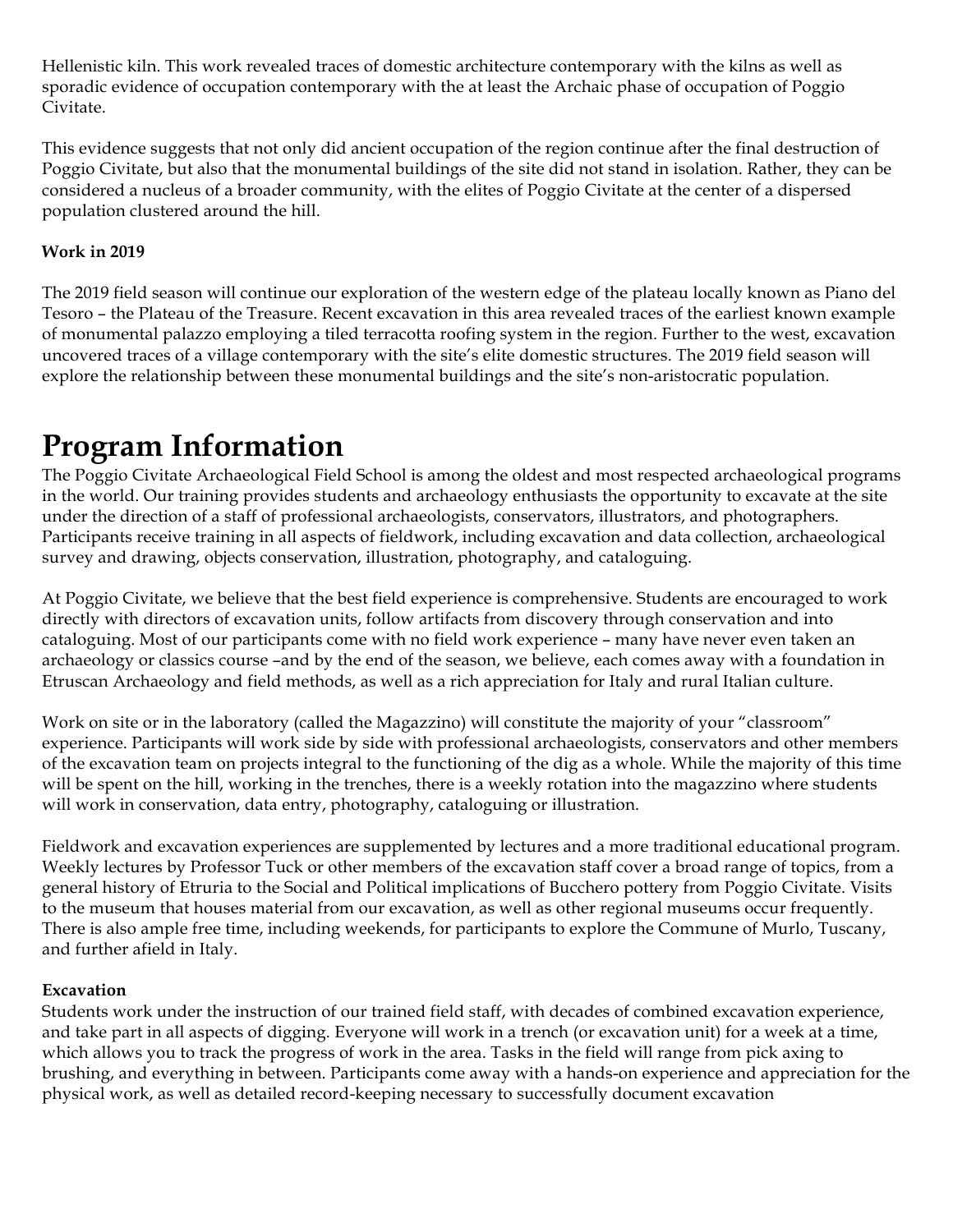#### **Conservation**

Steve Miller of the London Museum is our head conservator. He is a gifted conservator and a patient teacher. Students will work with Steve to first learn basic techniques of cleaning artifacts, such as dry brushing and swabbing, and eventually work their way up to more advanced forms, such as artifact consolidation and creating fills. Participants will rotate through the conversation laboratory each week during their day off the hill working in the Magazzino.

#### **Photography**

Participants with an interest in photography can work with Anthony Tuck and other members of the excavation team to learn archaeological photography and photo editing. All of the catalogued artifacts are photographed and loaded into the database. Additionally, students can work with on-site photography, learning the various factors needed to take documentary photographs in the natural environment.

### **Meals, Recreation and Travel**

#### **Murlo and Vescovado di Murlo**

Excavation takes place on a forested hill in the Commune of Murlo, both outside the town of Murlo (pop. 25) as well as in the town of Vescovado di Murlo (pop. 900). We are located approximately 25 km south of Siena, and 90 km south of Florence. We reside in a villa across the street from the Albergo di Murlo, the local hotel owned by the Rubegni Family. Participants are housed in double, triple or quad rooms, each with its own bathroom and shower. We have a large common/dining room located below the building, which doubles as our lecture hall.

#### **Meals**

All meals are provided Monday through Friday, and are prepared by our excavation chef. Participants who are assigned to the Magazzino also help with preparation of meals, and many have left with a new appreciation for cooking and Italian food. We make every effort to meet the dietary restrictions of participants, and there is always a vegetarian option available. Most also take advantage of the various local restaurants for favorites such as Pici al Tartufo (handmade pasta with truffles).

#### **Recreation**

As a 60+-member excavation in a town of 1000, we significantly change the dynamics of the community during our stay in Vescovado. Luckily, we are well liked in town, and are invited to the many festivals and events put on in the Commune. Traditionally, we are in town for the Cinghiale (wild boar) Festival, various concerts, as well as wine tastings in the Castello at Murlo. We also have a long-standing tradition of playing the locals in soccer.

Down time is utilized by participants in many ways- catch up on sleep, practice Italian with native speakers, or read a good book from the excavation library. There are also many opportunities available for local travel – walks, bike rides, and hikes – within a short walk from the house. There is a pool at the hotel that can be used for a nominal fee.

#### **Travel**

The weekends are free for excavation members to do as they desire. For the past few seasons, excavation members have taken the time off to explore Tuscany, as well as locations further afield such as Rome, Pompeii, Venice, and Naples. Buses run from Vescovado to Siena, where you can catch trains or busses most anywhere in Italy.

### **Costs and Grant Opportunities**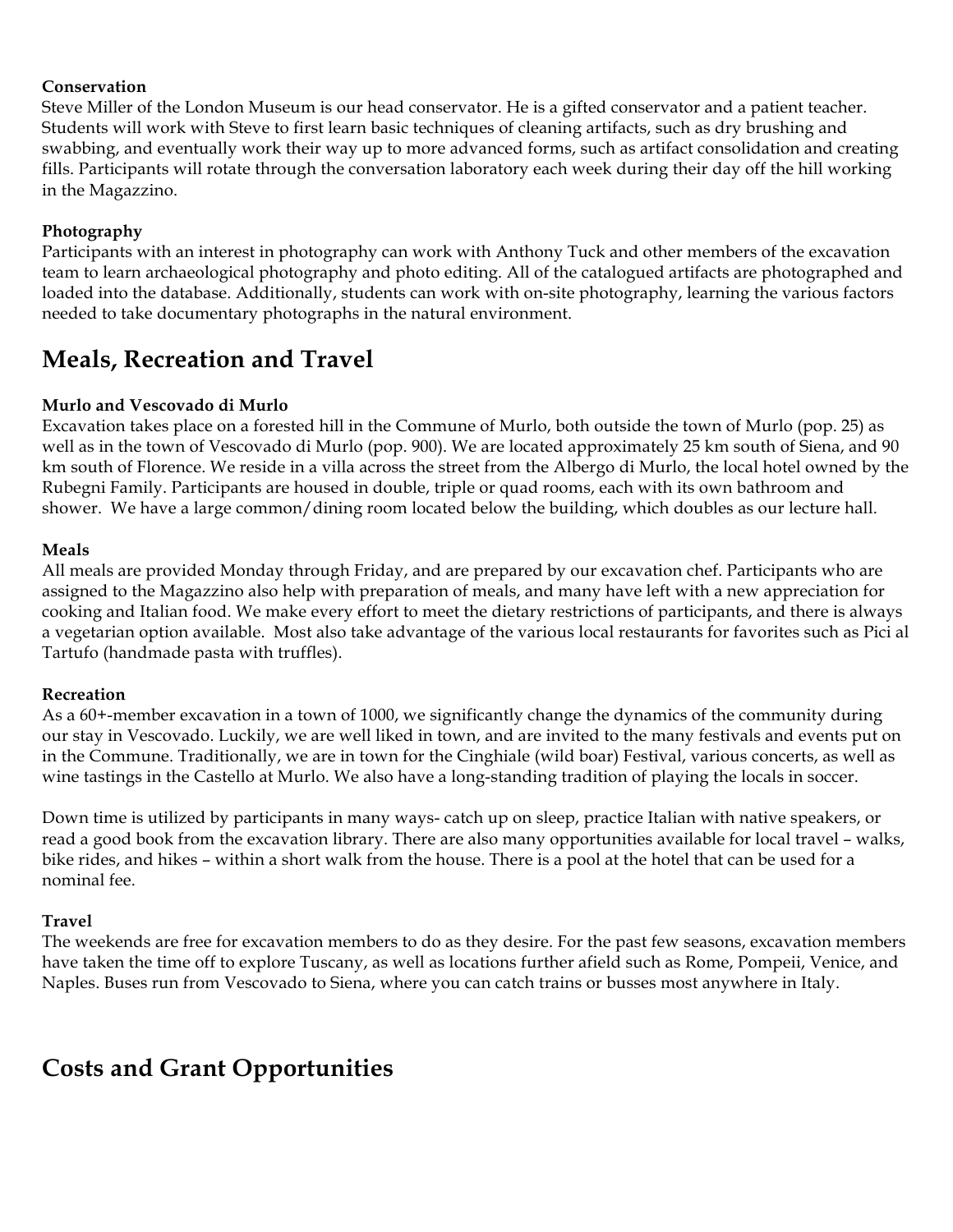The cost of the 2019 Field Season is \$4,975. This price includes all fees associated with the excavation, six academic credits from UMass Amherst, room, and all meals during the workweek (Monday through Friday). Airfare and meals on weekends, as well as incidentals (travel) are not included.

Many universities and individual departments have funds for summer studies, research or participation in archaeological excavations that may be able to help defray the cost of attendance. Past participants have been able to tailor additional research to specific subjects (economics, art history, conservation, etc) in order to fulfill the requirements for many of these awards and grants. There are also external grants available for qualified students.

#### **The Murlo Foundation Fellowships**

*Application Deadline: April 1, 2019 http://www.murlofoundation.org/fellowship/*

Since 2016, The Murlo Foundation has aided participants at Poggio Civitate by providing two grants; Director's Grants and The Caroline Horrovitz Grant.

**Director's Grants** are for \$500 and given to students on the program in response to additional needs to help defray costs associated with travel and personal expenses while working at Poggio Civitate. Three separate grants are given each year in the following fields of specialization.

- Excavation

-Conservation

-Digital Documentation and Archiving

**The Caroline Horrovitz Grant** is made possible by a generous Alumna of the program. The grant is for \$2500 dollars, and is specifically for students of Mount Holyoke College. The Caroline Horrovitz grant is especially geared toward students who might not be able to participate at a field school, without outside support.

#### **The Etruscan Foundation Fieldwork and Conservation Fellowships**

*Application Deadline: February 23, 2019 http://www.etruscanfoundation.org/programs/fieldwork-fellowship/*

The Etruscan Foundation has supported fieldwork and scholarship in Etruscology and its related disciplines for a half century. Young and developing scholars have received fellowships from the Foundation to help defray the costs of participation in a field school or in archaeological fieldwork at Etruscan and other ancient sites across Italy. Fieldwork fellowships are currently available to advanced undergraduate and graduate Participants enrolled at accredited North American colleges and universities. Each fellowship carries an award of up to \$2,000 and is restricted to the following excavation-related expenses: travel, room, board, fees connected with the excavation, and museum entrances. All fellowship applicants must be members of the Etruscan Foundation, which costs 25 dollars for one year.

#### **Archaeological Institute of America (AIA) Jane C. Waldbaum Archaeological Field School Scholarship**

*Application Deadline: March 1, 2019 https://www.archaeological.org/grants/708*

Established in honor of AIA Past President Jane Waldbaum, this scholarship provides \$1000 each for up to seven successful applicants to help pay expenses associated with participation on an archaeological excavation or survey project. The scholarship is open to junior and senior undergraduates and first-year graduate students who are currently enrolled at a college or university in the U.S. or Canada. Applicants must be at least 18 years old and have *not previously participated in an archaeological excavation*. Participants majoring in archaeology or related disciplines are especially encouraged to apply.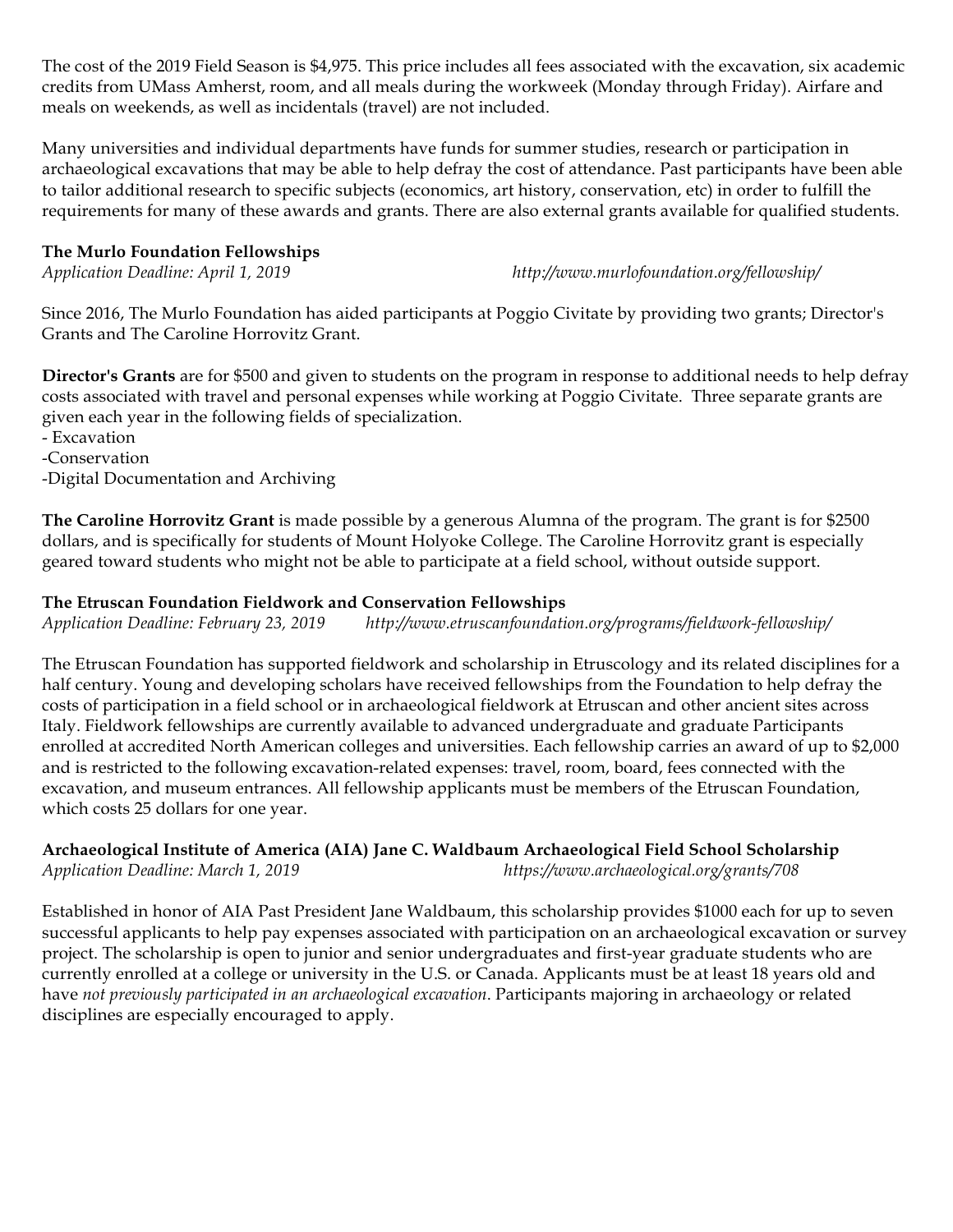### **Directions for Applying**

If, after a thorough review of this information, you are interested in applying to Poggio Civitate, please fill out an application and return it to **by email** (digmurlo@gmail.com). Your professor should complete the attached recommendation form and return it by email as well. Our admissions program is rolling, that is we accept qualified applicants as they apply, but do have two firm deadlines, detailed below.

In order to be considered for the Early Admission to the program, and for the third party grants, your application must be received by February 15, 2019. The second application deadline will be April 15, 2019. Upon acceptance a non refundable deposit of \$1000 is due to ensure your position on the excavation, with the remainder of payment due by May.

**I hope that this information has answered most of your questions about Poggio Civitate and our field school. If you have any additional questions or concerns, or would like to talk to a past participant about his or her experience, please let me know and I would be happy to facilitate. Thank you for your time, and I look forward to hearing from you.**

- **Jason Bauer, Director of Operations**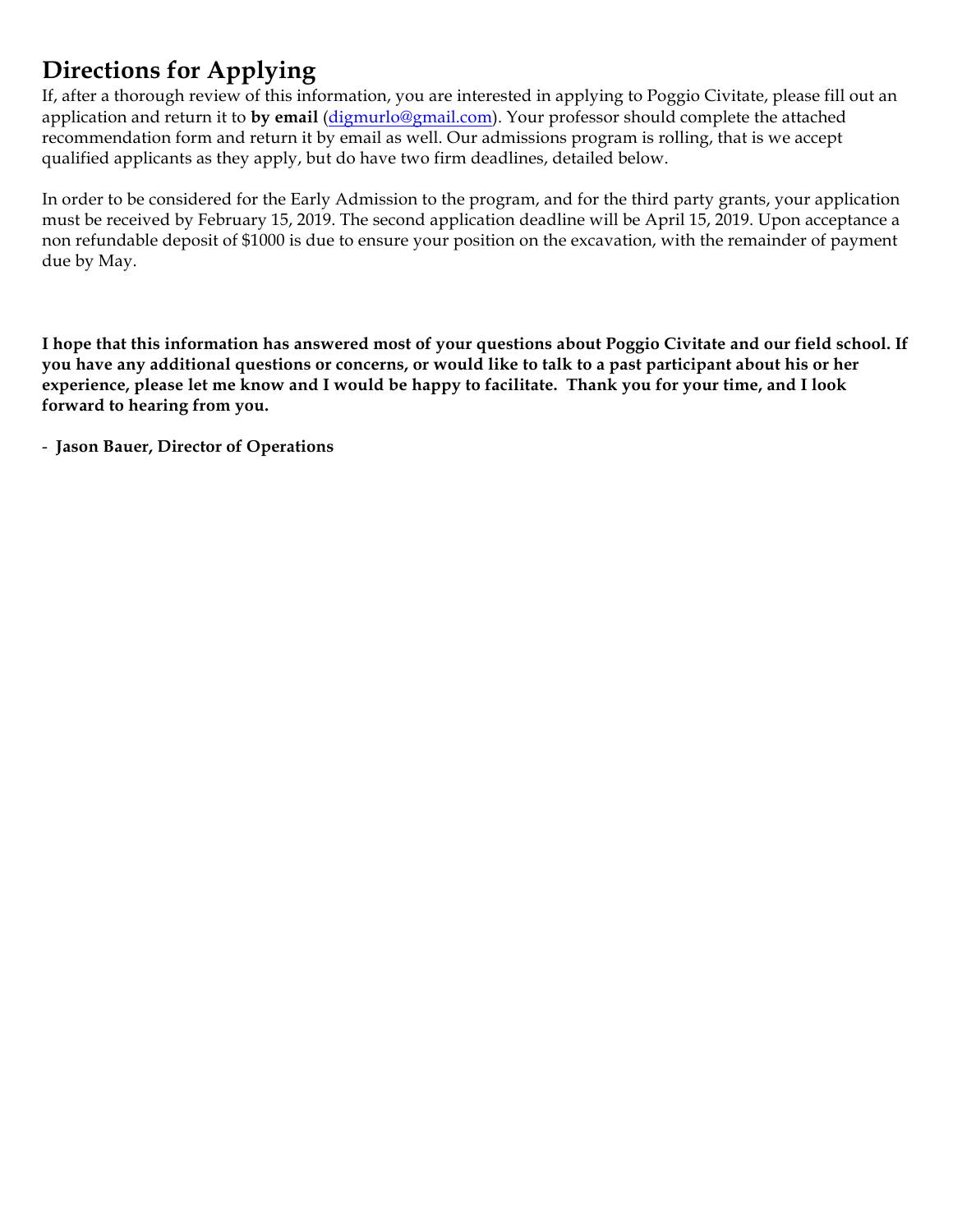

# **Poggio Civitate Field School Application**

# **Directions: Please complete the following application and paste only this page into a word document. RENAME the document "PC2019FirstName.LastName.doc" (ie PC2019JasonBauer.doc)**

Name: Date of Birth: Country of Citizenship: Mailing Address:

Parent or Guardian Name: Address: Telephone: Email:

Current School: Current Year (freshman, sophomore etc): Major(s) or Anticipated Major(s):  $GPA$ 

How did you hear about Poggio Civitate?

Please let us know about medical conditions that may compromise your ability to work outdoors and in the summer heat.

**Please also write a brief letter (one to two paragraphs) detailing your interest in Poggio Civitate. If you have worked on other archaeological sites or have already attended a field school, please include that information as well. Any relevant course work or a description of outside interests would also be appreciated. Since we usually will not have the opportunity to meet most applicants, this letter should mainly be designed to give us a better sense of who you are and why you want to join our team.**